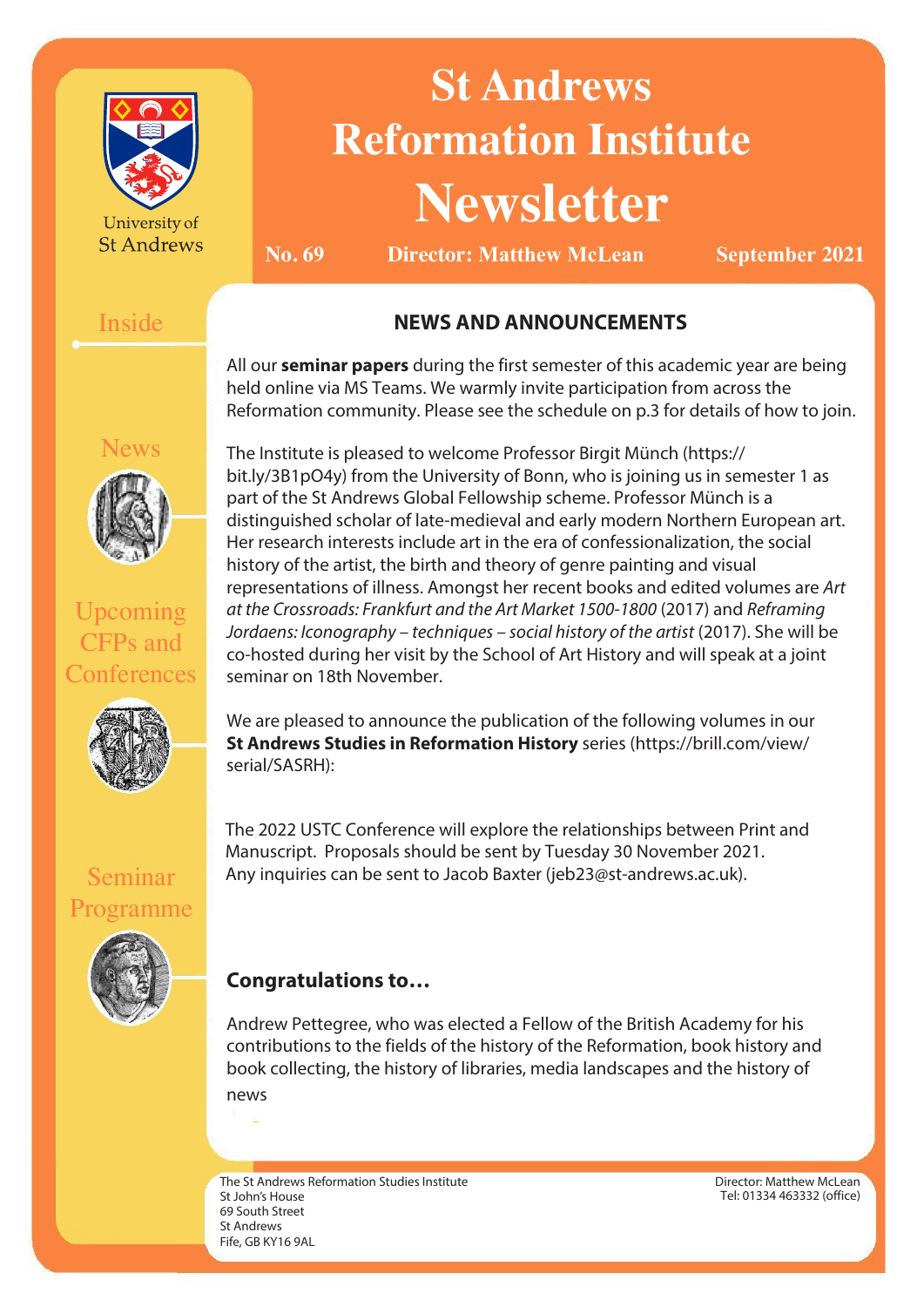#### **Institute Members' News**

Andrew Pettegree and Arthur der Weduwen will publish their history of book collecting, The Library. A Fragile History (Profile) on 14 October. During the autumn they will be promoting the book at the Wigtown and Stratford-upon-Avon Book Festivals and at events in St Andrews, Edinburgh, London, Bath, Oxford and Manchester as well as in the United States.

Arthur der Weduwen, Andrew Pettegree and Graeme Kemp published their volume, Book Trade Catalogues in Early Modern Europe (Leiden: Brill, 2021). The volume contains their article 'Book trade catalogues: from bookselling tool to book historical source', and Arthur der Weduwen's 'Sold in a closed room. Auctioning Libri Prohibiti in the Dutch Golden Age, 1670-1720'.

Arthur der Weduwen published 'The politics of print in the Dutch Golden Age: the Ommelander Troubles (c. 1630-1680)', in Nina Lamal, Jamie Cumby and Helmer J. Helmers (eds.) Print and Power in Early Modern Europe (Leiden: Brill, 2021).

Arthur der Weduwen published 'An unknown early monthly journal of the Netherlands: Joost Smient and Den Nederlantse Mercurius (1665)', Jaarboek voor Nederlandse Boekgeschiedenis, 28 (2021).

Tom Scott's new collection of essays will appear this month: Raum und Region. Studien zum Oberrhein im europäischen Kontext (Forschungen zur oberrheinischen Landesgeschichte, 63) (Freiburg/Munich, 2021). Emily Michelson gave a talk in March at the York University history seminar entitled 'Upsetting Conversion Stories from Early Modern Rome (and their Afterlives)'.

Bridget Heal will give a keynote lecture at the Reformation Studies Colloquium, 8-10 September, on 'Faith and Survival: Lutheranism during the Thirty Years War' (https://bit.ly/3j20DsA) and in October will speak in Eisenach at "Luther auf der Wartburg", a conference forming part of the celebrations of the 500th anniversary of Luther's New Testament (https:// bit.ly/3k85oAo).

### **Applications are invited…**

For the following School of History M.Litt Programmes: M.Litt in Early Modern and Reformation History; M.Litt in Book History. For further information, see the School of History website: https://www.st-andrews.ac.uk/history/prospective/pgt/